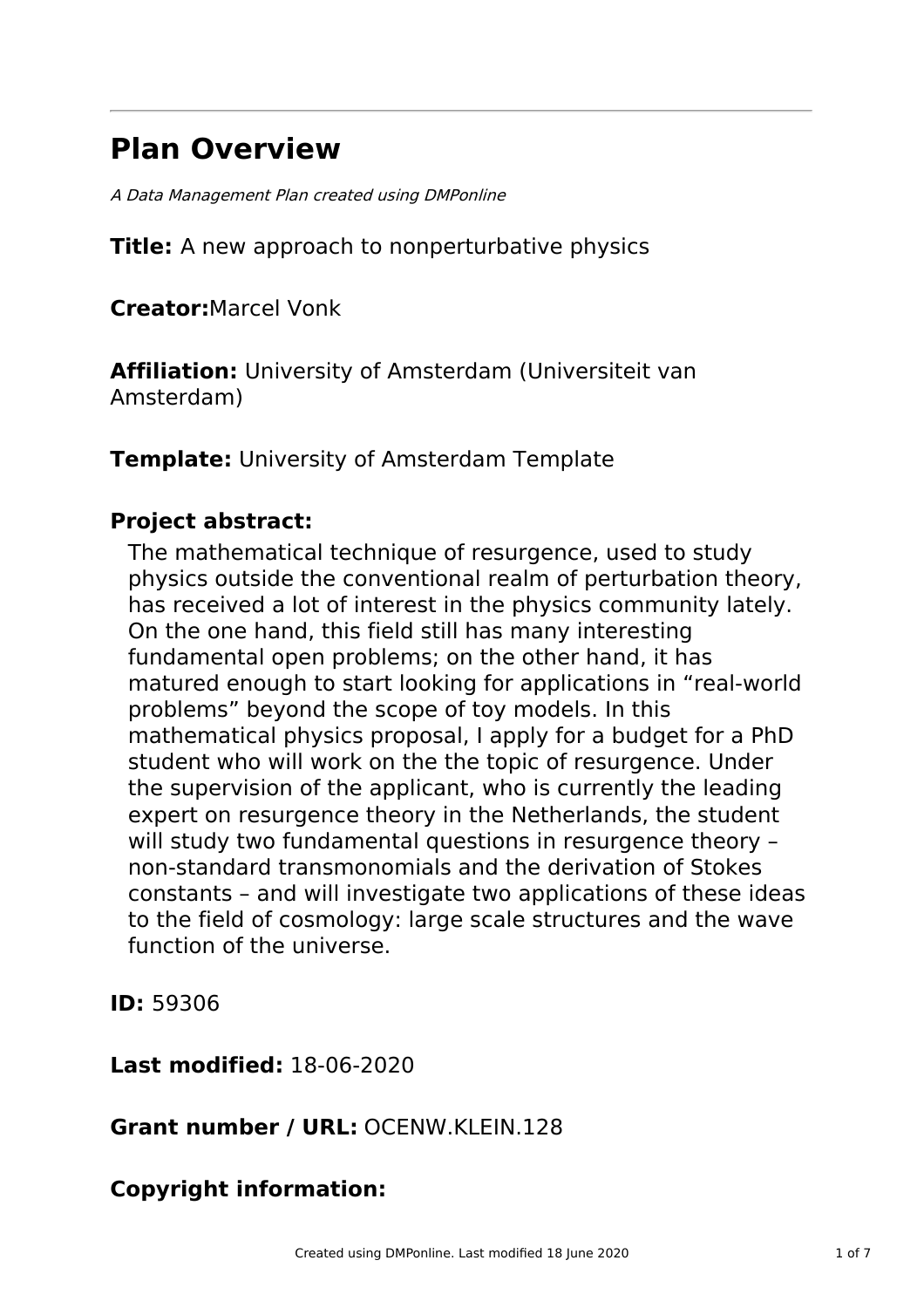The above plan creator(s) have agreed that others may use as much of the text of this plan as they would like in their own plans, and customise it as necessary. You do not need to credit the creator(s) as the source of the language used, but using any of the plan's text does not imply that the creator(s) endorse, or have any relationship to, your project or proposal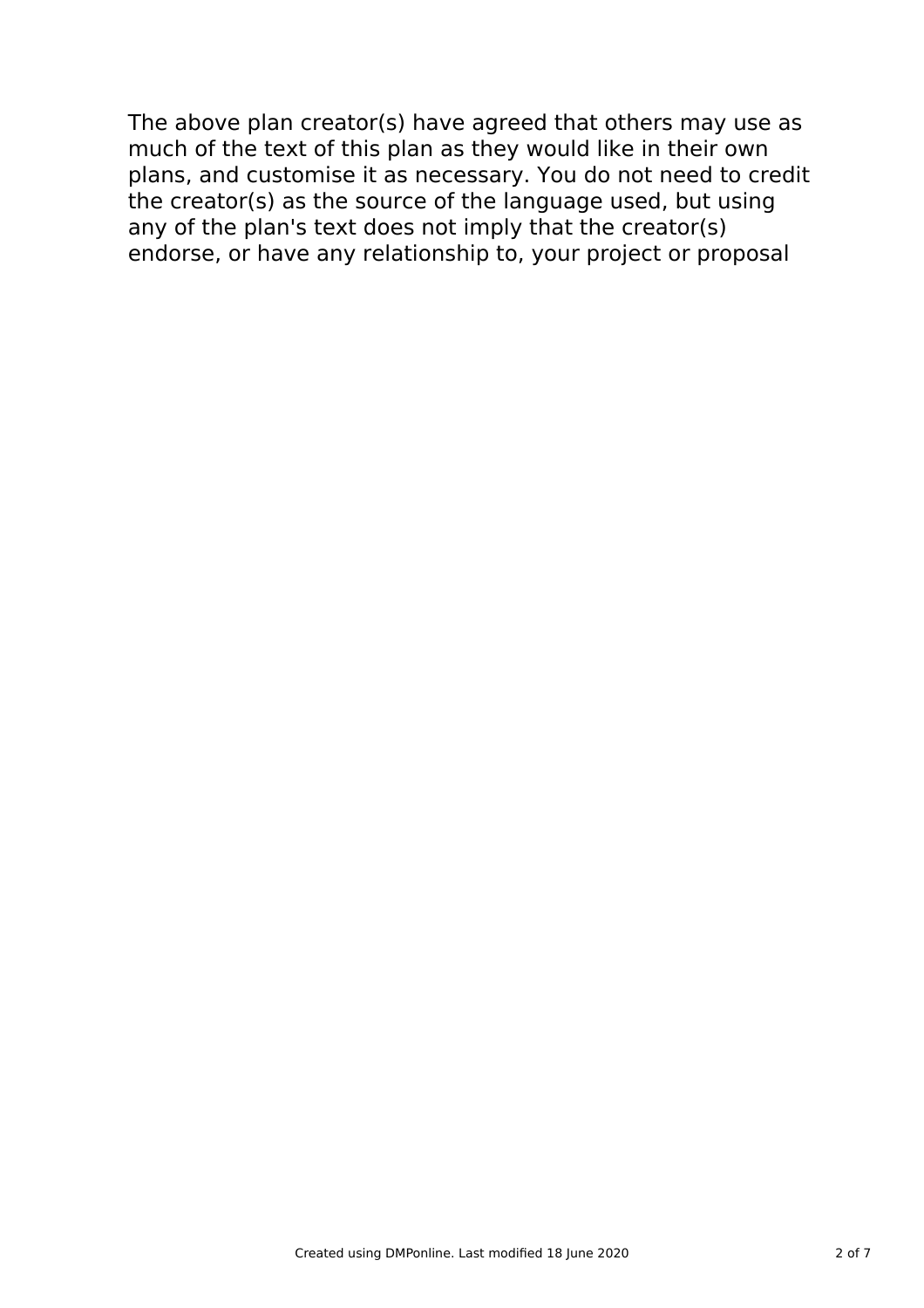# **Data creation/collection, organisation & documentation**

#### **1. What data will you be collecting, generating or reusing?**

We will generate a small amount of computer code (most likely in Mathematica), expected to be less than 100MB. Mathematica .nb files are ASCII based and can be read in any text editor. The code will generate numerical output, expected to be of the order of 10GB or less. This output will also be in ASCII-based .dat files, readable in any text editor. Other than that, there will be the LaTeX and PDF files for publications and images and slides for presentations (1-10 MB each).

#### **2. Where will the data be stored during the research project?**

The data will be stored on the regularly backed up university server (P: drive) as well as on our own regularly backed up hard drives. Data files will be produced once and individual files do not need to be updated, so syncing is not an issue - once the data files are produced they will immediately be backed up. Code will be stored and archived on the secure UvA GitLab environment. Publications will be stored in the same places and on the respective preprint- and journal servers (all Open Access).

#### **3. How will the data be organised, described and documented?**

The data will be stored with a "readme" file and clear folder structure and filename descriptions. The code will be commented in the file itself to make it easy to read and reuse. The publications will contain the processed data in the forms of graphs, tables, equations etc., as well as references to the code and raw data that has been used. (After publication the raw data and code can be obtained from the authors upon request for further use.)

# **Data security**

#### **4. What are the main risks to data security?**

Loss of data and unauthorized access by other researchers of numerical output before publication.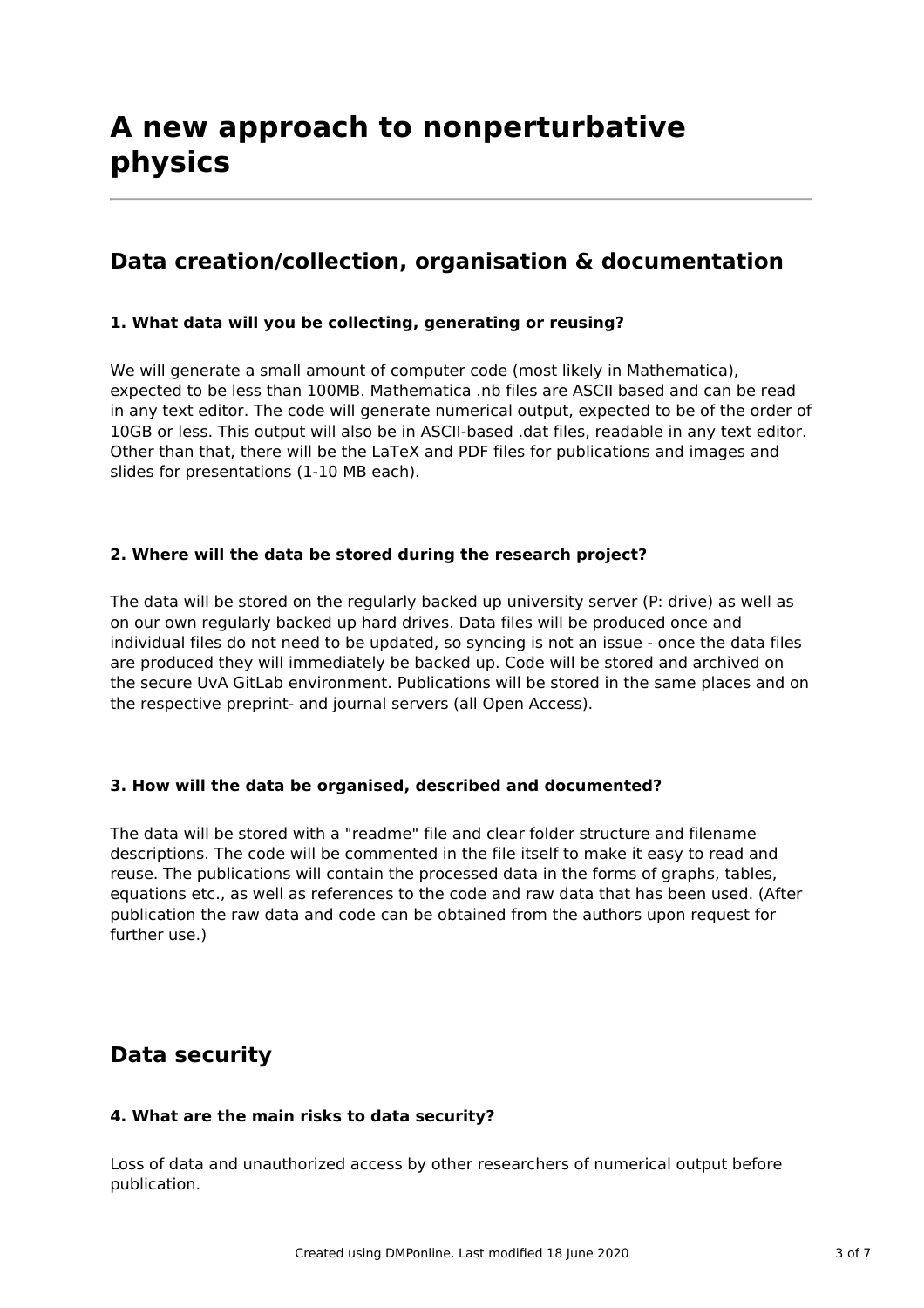#### **5. What measures will be taken to mitigate the risks?**

- Access restrictions on network storage
- Other (please specify)
- Physical security
- Avoidance of third-party storage (e.g. Dropbox)

The data will be stored on well-protected laptops (with up-to-date firewalls and virus/trojan protection) and servers (university servers). Loss of data will be prevented by making regular backups. The backups will be stored in the secure faculty and/or institute storage that is in place with this specific purpose, to minimize the risk of unauthorised access.

#### **6. To whom will access be granted/restricted?**

Before publication, only the PI, the PhD student and our collaborators (at most 1 or 2 per project, at UvA and abroad) will have access to the data. Collaborators will be given a copy of this data management plan and asked to acknowledge it before being allowed access to the data. Access will be granted by the PI only.

After publication, the publications, containing the processed data, will be Open Access and the generated raw numerical data and code will be available to anyone upon request.

#### **7. How often will backups of your data be made and where will they be stored?**

Produced data will be backed up immediately, all working folders will moreover be backed up on a weekly basis. We will check that the backups are free of errors and can still be restored twice per year.

#### **8. If you are using non-digital data, what measures will be taken to assure the safety and usability of these data?**

No non-digital data will be used.

# **Data archival and preservation**

#### **9. At the end of your research project, what data will be archived, for how long and in what format?**

All code, numerical data and publications will be archived after the end of the research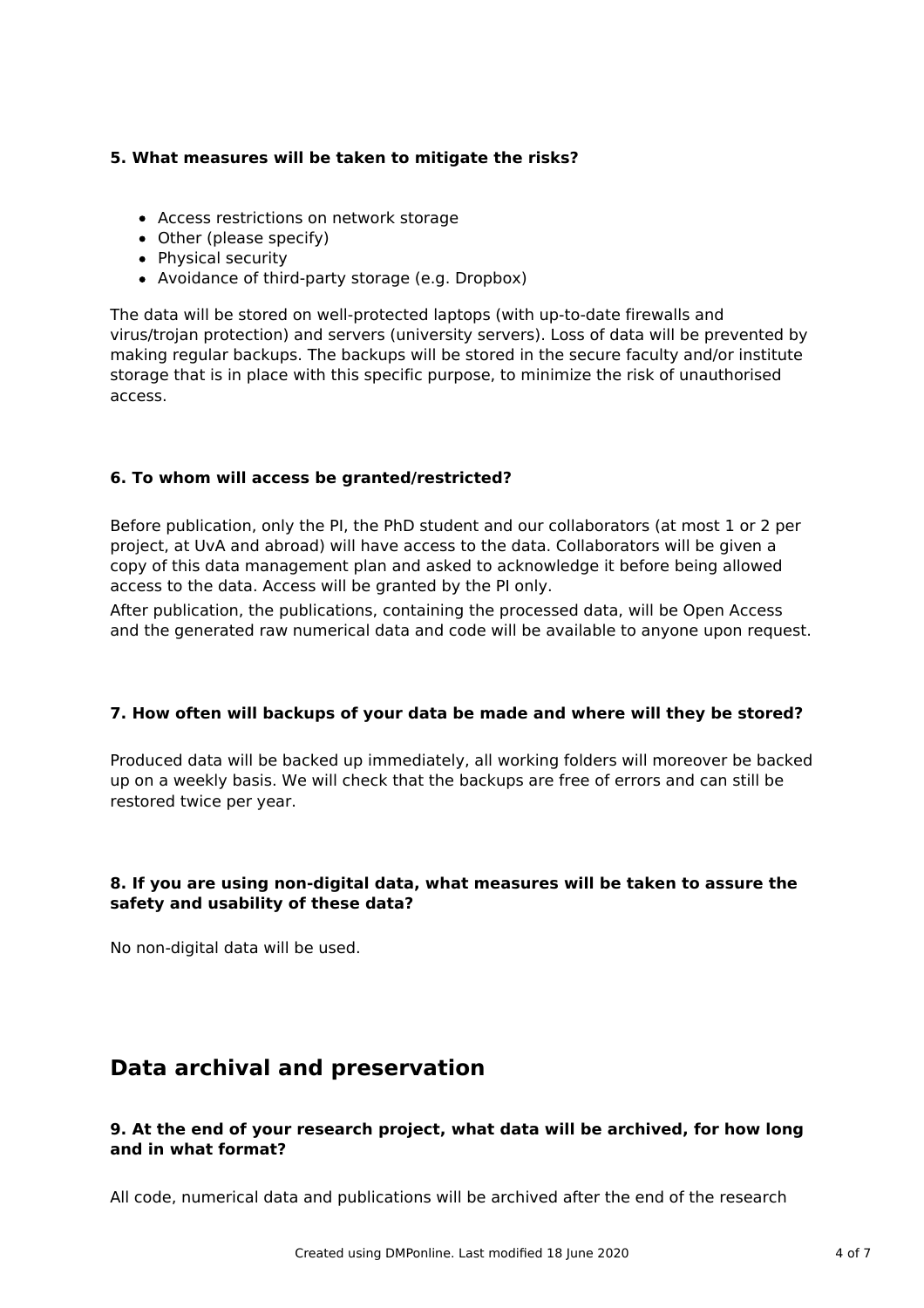project. Given the relatively small amount of data produced, we don't expect to ever need to delete any data, but we will make sure they are archived for at least 10 years. The code and data will be archived in the original file formats, i.e. Mathematica .nb files and ASCII-formalled .dat files.

#### **10. Where will you archive your data?**

- Deposit in UvA/AUAS figshare
- Other (please specify)

Since after publication the raw data and code is public domain and available upon request to anyone, we will (besides secure archiving in UvA/AUAS figshare) also keep copies on our personal work computers. Code will be stored with the data produced by it, and will moreover be stored and archived on the UvA GitLab environment.

#### **11. What metadata standard will be used?**

• Dublin Core (when using e.g. UvA/AUAS figshare or DANS EASY)

#### **12. What documentation and/or software code must be deposited with the data?**

The data will be stored with a "readme" file and clear folder structure and filename descriptions. The code will be commented in the file itself to make it easy to read and reuse. The publications will contain references to the code and data that has been used.

# **Data publication and access**

#### **13. What data will be published as outputs from the project and when?**

The relatively large numerical files ( $\sim$ 1GB each) will not be part of the publication, but will be available from the authors upon request; this will be clearly indicated in the Open Access publications. The processed data in the form of graphs, tables and equations will be published in the relevant publications. We expect one or two publications per year, containing the processed data obtained so far. The PhD thesis that the PhD student produces at the end of the project (which will be pre-published as Open Access on arxiv.org) will contain an overview of all processed data.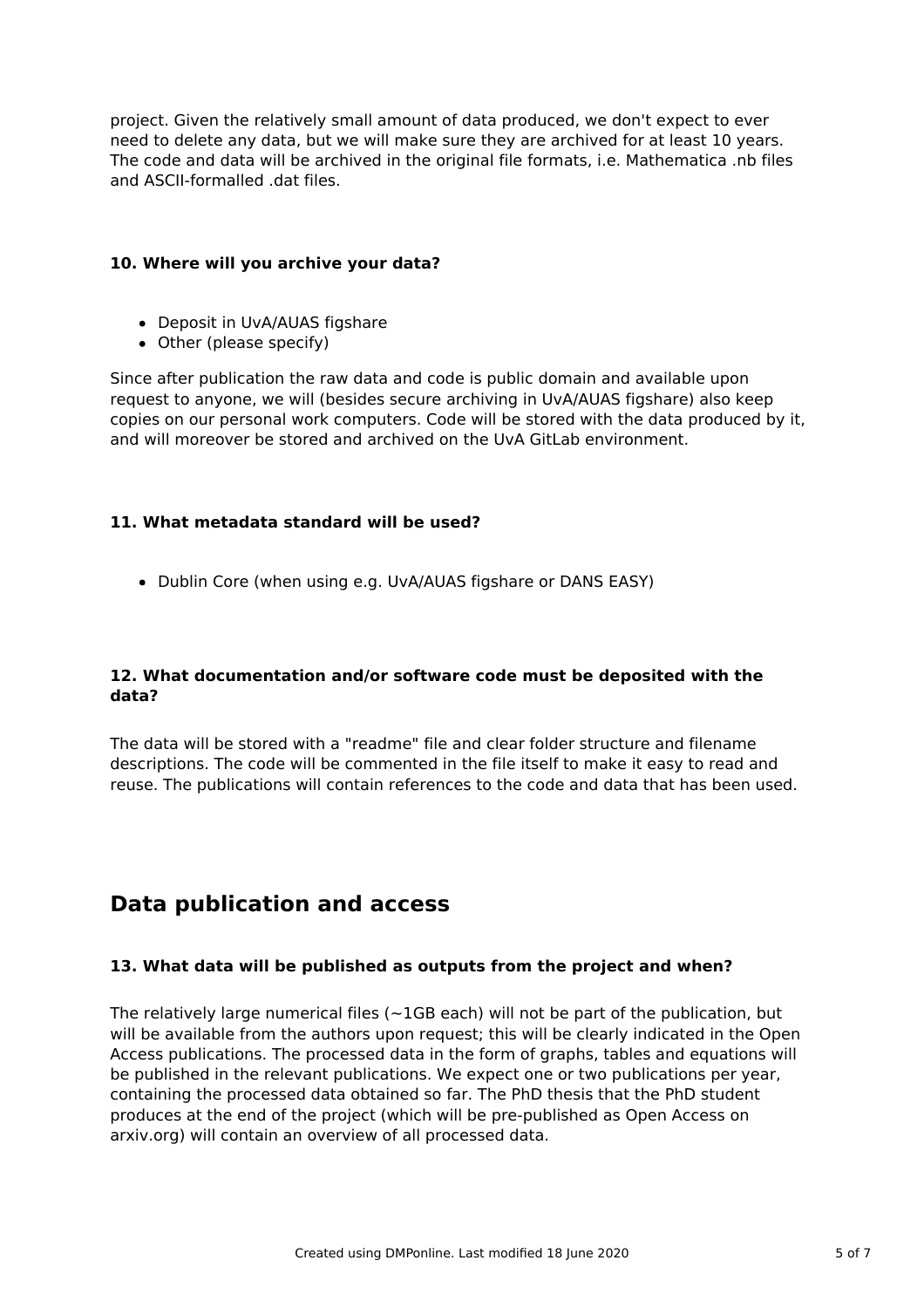#### **14. If you are not publishing (a selection of) your data, what is the reason?**

All data will be published in processed form. Individual numerical files will not be published (but available upon request) because of file size and irrelevance to most of the research community; only researchers who want to do a followup-project will need those data, and will probably want to reproduce them themselves.

#### **15. What (license) conditions will apply to the data you will publish?**

Once published, all data will be public domain and all publications will be Open Access.

#### **16. How will continued access be guaranteed?**

Copy in UvA/AUAS figshare

# **Roles, responsibilities and resourcing**

#### **17. Who has specific research data management responsibilities during your research project?**

Both the PI and the PhD student will be responsible for data management, backups, checking backups, archiving, etc. Data management will be a regularly occurring agenda point in our weekly group meetings.

#### **18. What relevant policies at the University of Amsterdam and partner institutions apply?**

- University of Amsterdam IT Security policy
- University of Amsterdam Research Data Management policy

#### **19. Which of the following agreements need to be drawn up?**

• None

We expect this to be unlikely, but when another researcher wants to reuse our data while the data are not publicly available, we will draw up a user agreement.